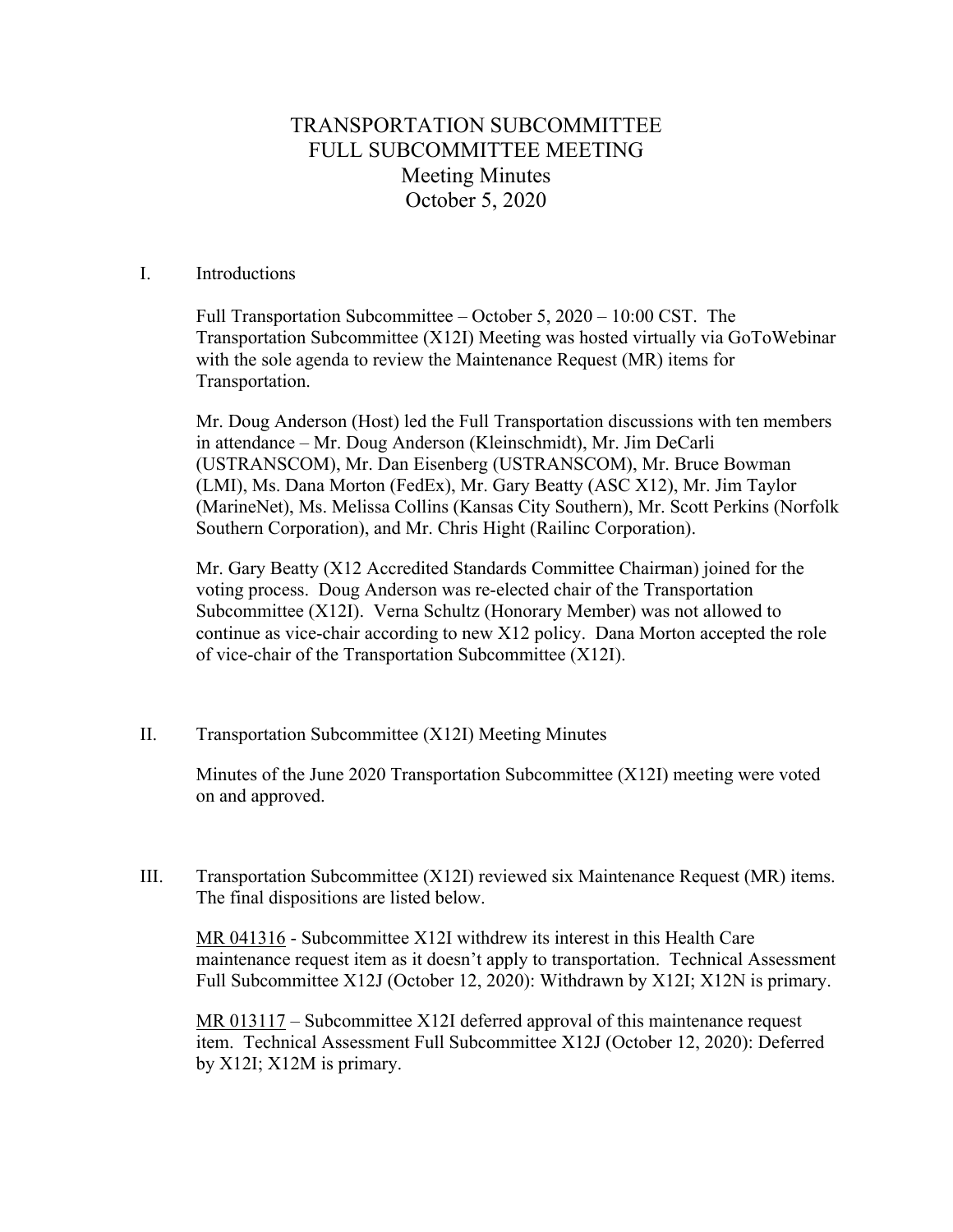MR 002120 – Subcommittee X12I approved this maintenance request item. Technical Assessment Full Subcommittee X12J (October 12, 2020): Approved by X12I; X12M did not report back; X12I is primary.

MR 005120 – Subcommittee X12I deferred approval of this maintenance request item. Technical Assessment Full Subcommittee X12J (October 12, 2020): Approved by X12F, X12I, X12M, and X12N. Recommended to send forward to Procedures Review Board.

 $MR$  014120 – Subcommittee X12I disapproved this maintenance request item because we already have the capability in the ISX. Technical Assessment Full Subcommittee X12J (October 12, 2020): Disapproved by all subcommittees (X12C, X12F, X12I, X12M, and X12N).

MR 017220 – Subcommittee X12I approved this maintenance request item. Technical Assessment Full Subcommittee X12J (October 12, 2020): Approved by all subcommittees (X12C, X12F, X12I, X12M, and X12N). Recommended to send forward to Procedures Review Board.

Two additional MRs were added after the agenda was published. No information was available.

MR 641320 – Deferred pending output.

MR 064320 – Deferred pending output.

IV. Transportation Subcommittee (X12I) New Project Proposals

No new project proposals were submitted.

V. Transportation Subcommittee (X12I) Steering Committee update

Jeff Korengold has been elected as the Alternate Procedures Review Board representative.

Doug Anderson and Dana Morton were supposed to get voting info, but it was never received. It was an email distribution fiasco. The new MR's from X12N were incomplete and did not allow for the Steering Committee to prepare for this meeting. They were limited in the distribution because of how i-Meet was set up. There needs to be a representative at the Procedures Review Board or X12J – Technical Assessment Subcommittee. If X12 wants all of the committees to vote, they need to get better at getting everything out to everyone.

VI. Transportation Subcommittee (X12I) Virtual Meetings Discussion